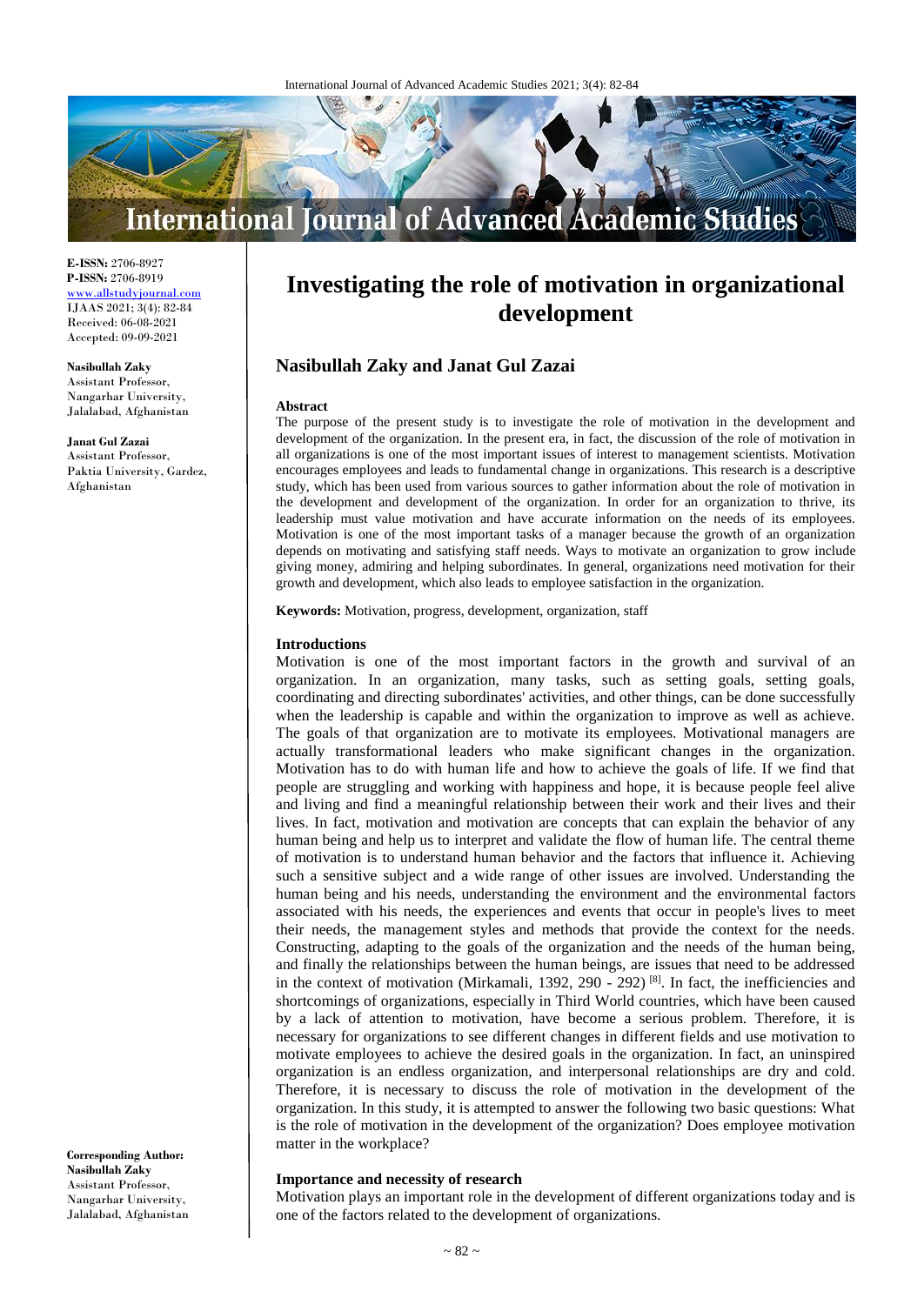As it is, today's society is an organizational society and the people in this organization are growing and fulfilling their needs. This growth and fulfillment of needs will occur when the CEO or leader of an organization motivates his subordinates and strives to meet their needs. So motivation is one of the important factors in the list of developer issues. It is important to address this issue because a large number of organizations in third world countries, especially in Afghanistan, do not pay special attention to motivate or motivate their employees, in fact they do not understand the motivation role in development. Organizes Therefore, the issue of the role of motivation in the development and development of the organization is studied, so as to pay attention to those organizations that do not care about this important issue, to motivate their subordinates as well as to satisfy their needs within the organization. Take care and strive to improve the affairs of the organization. Therefore, this research is of particular importance.

# **Background research**

In his book Philosophical Foundations and Theories of Leadership and Organizational Behavior, Sayed Ali Akbar Afjeh  $(1388, 192)$ <sup>[1]</sup> quotes Chester Barnard (1930) as saying that he proposed an equilibrium mode to motivate employees and workers, describing this mode as follows. It stated: "Complete and pure satisfaction in which workers do not quit their job and know the organization so that the benefits of working in the organization outweigh the disadvantages". In the book Human Resources Adaptive Management, Nasser Stanikzai (1391, 38) <sup>[11]</sup> writes: Employee motivation factors and their needs and attention to the individual differences of each employee is one of the most important management issues. The job is to motivate and motivate people to do the job, mainly through incentive payments, written appreciation, or job change. David E. Astat, translation of Kamal Kharazi (1392, 111) in Psychology's application of management training, states that managers should encourage their employees to believe that the needs and goals of the organization are really similar to their needs and goals. Nasser Stanikzai (1391, 38 - 39)<sup>[11]</sup> in his book Adaptive Human Resource Management, quotes Friedrich Taylor as saying that "subordinates are essentially motivated by money, which is mostly given to the general level of livelihood".

# **Research Method**

The present study is a descriptive review, using online books, resources and articles in order to gather information on the motivational role of organizational development.

# **Define motivation and organization**

Motivation is a set of forces that make people behave in a certain way (Griffin, n.d). Hellerigel, Slocum, and Woodman see motivation as a set of forces within the individual that cause one to behave toward a particular purpose. The motivation to manage is to create the desire, passion and desire to do the work, to encourage, satisfy, and satisfy employees by satisfying their rational material, social, and psychological needs (Mirkamali, 1392, 294)<sup>[8]</sup>. Motivation is the part of psychology that is associated with motivating and guiding behavior (Cardwell, 2002). The word motivation expresses words such as stimulation, movement, and emotion or feeling. All these words imply some state of activity and movement (Birjandi and Merhrgan, 2011)<sup>[2]</sup>. An organization, group, or group of individuals and individuals who collaborate to achieve

specific goals (Perch, Roozbahani, Diedavar & others, 1397) [9] . Organization is a social unit (groups of people) that are consciously constructed and restructured to achieve specific goals (Hall, quoted from Atzioni, Translators: Parsayans and Erabi, 1384, 50)<sup>[6]</sup>.

# **The Role of Motivation in Organizational Development**

(Afjeh, quoted by Chester Barnard, 1388, 192) [1] Proposed a balance between motivating employees and workers, stating: "Complete and pure satisfaction in which workers do not quit their jobs and leave the organization to know themselves so that the benefits of working in an organization outweigh the disadvantages." Employee Motivation Factors and Their Needs and Considering the Individual Differences of Each Employee Is One of the Most Important Issues in Management One of the key factors in achieving the goal of motivating and motivating people to do the work is mainly paid for. Encouragement, written appreciation, or change of duty (Stanikzai, 1391, 38) [11] . David E. Astat, Translation: Kharrazi (1392, 111) Managers should encourage their employees to believe that the needs and goals of the organization are really similar to their needs and goals. The subordinates are essentially motivated by money, which is mostly attributed to the general level of livelihood (Stanikzai quoted by Friedrich Taylor 1391,  $38-39$ <sup>[11]</sup>. Satisfying the need and motivation for self-esteem will lead to feelings such as self-esteem, the value of power, competence, adequacy, and usefulness. But ignoring this need can lead to feelings of inferiority, weakness, and helplessness. These feelings, in turn, will create discouragement and despair (Mirkamali, 1392, 297) [8] . According to the theory of human relations, the task of the leader must be to facilitate the attainment of goals by helping their subordinates, and at the same time, to provide opportunities for their personal growth and development. The leader's attention is mainly on the needs of the individual, not the needs of the organization (Hersy  $\&$ Blanchard, 1972, Translator: Alaqaband, 1394). Another factor in the organization's development is the creation of a positive organizational culture, one that focuses on empowering employees, rewarding more than punishing them, and emphasizing the vitality and growth of individuals. Creating a positive organizational culture means hiring subordinate managers to do the right thing. Skillful admiration is also part of creating a positive culture (Robbins, 1943, Translator: Zari, 1393)<sup>[10]</sup>. Worm, the inventor of the theory of expectation, believes that it is not enough to motivate a person to satisfy his most important needs because he must be reasonably convinced that he is capable of receiving rewards, such as when he is told if sales increase in his area of operation, he will be assigned to sales management, and if he finds this to be practically impossible, he will probably find no incentive to do so (Shariatmadari, 1395, 120)<sup>[12]</sup>. Motivation is therefore important because of its importance as a determinant of performance and because of its intangible characteristics. The motivational framework in the diagram below, a good starting point is to understand how motivational behavior occurs. The process of motivation begins with a deficiency or need. For example, when a worker feels that their pay is low, they experience the need to earn more money. Instead, workers are looking for ways to satisfy needs, such as trying to find a new job or looking for a new job. He then chooses an option to follow. After choosing an option, the employee strives to work longer and longer hours, for example, evaluating his success. If her hard work raises salaries, she